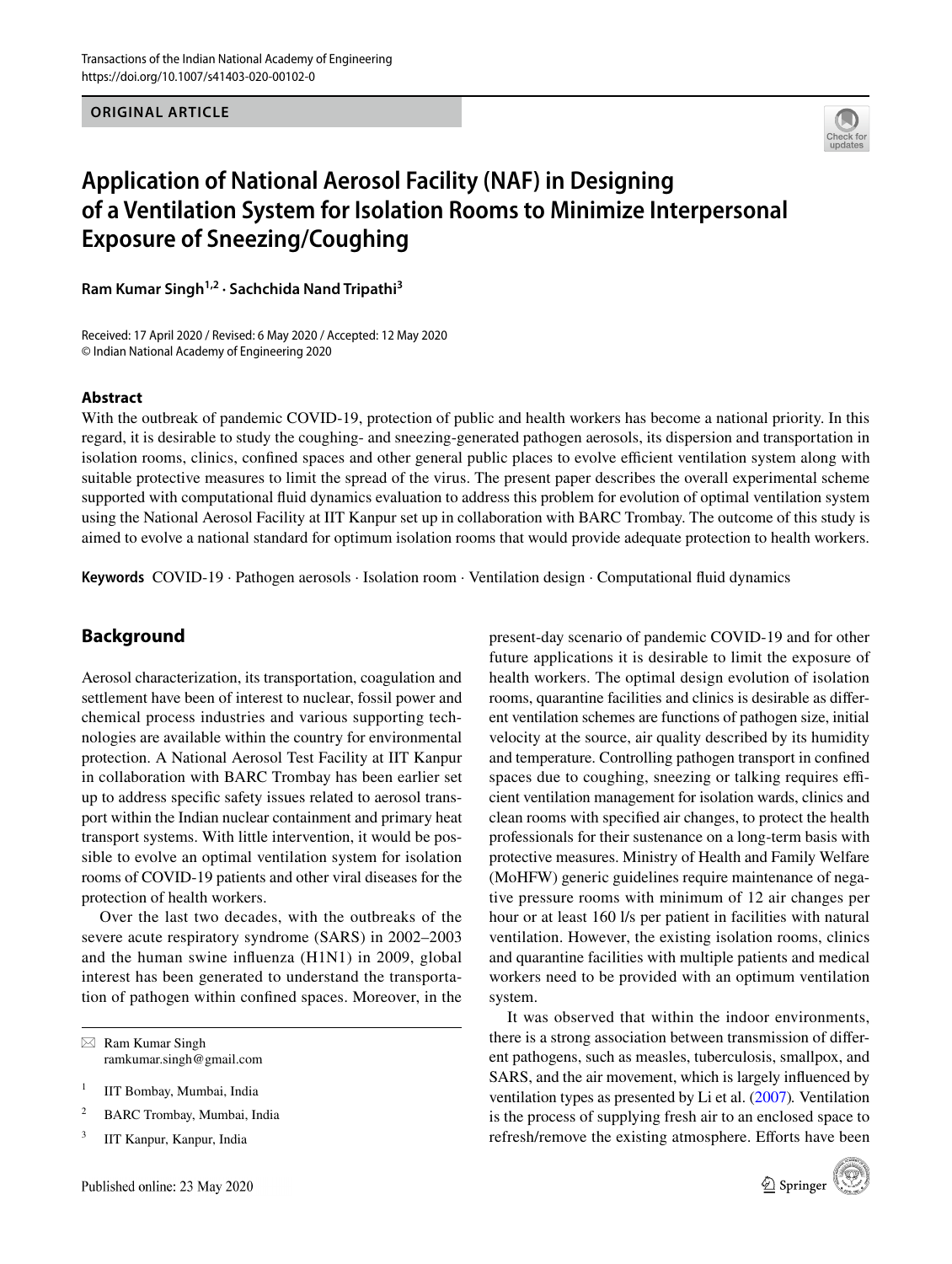made in the past to understand the effect of ventilation types, human-to-human orientation, sneezing velocities, and droplet sizes on the transmission of exhaled micro droplets in different environments such as office rooms, hospital wards, or air cabins. However, most of these studies were limited to numerical analysis. A numerical study was carried out with two people sitting opposite to each other in a room by Gao and Niu ([2006\)](#page-3-1). It was found that cross infection may occur because of the long distances travelled by the sneezed air in a specifc direction. Another group studied the transmission of pathogens under diferent ventilation schemes, such as well mixed ventilation (WMV), displacement ventilation (DV), and under foor air distribution system (UFAD), in an office room as reported by Li et al.  $(2011)$  $(2011)$ . Seepana and Lai ([2012\)](#page-3-3) conducted experiments and numerical simulation in a controlled chamber with two mannequins (source and susceptible) situated opposite each other at a fixed distance. The results at measured points indicated that droplet concentrations around the susceptible mannequin were higher when the mannequins were placed near the wall, rather than at the center. In a study conducted in a mock airborne infection isolation room, reported by Thatiparti et al. ([2017](#page-3-4)), an optimum ventilation confguration involved a linear supply difuser. The optimum ventilation was achieved by interchanging the square supply and exhaust locations to place the exhaust closer to the patient source and allow clean air from supply vents to flow in clean-to-dirty flow paths. A recent study applicable to a restaurant in Guangzhou by Lu et al. ([2020](#page-3-5)) suggested an improved ventilation for reducing droplet transmission. Thus, ventilation and air fow in a room or any controlled space plays a very important role in the spread of viruses like COVID-19. This knowledge will help to design optimal ventilation systems for hospitals and quarantine zones very efficiently to reduce spread in highrisk areas. The existing experimental and modelling setup at the National Aerosol Facility, IIT Kanpur, with minor modifications, can be used to understand the efficacy of isolation rooms considering virus as being produced from a group of sources (taking more number of patients) and studying its concentration distribution inside the room for an optimized ventilation strategy.

#### **National Aerosol Facility (NAF)**

The National Aerosol Facility, IIT Kanpur is a multi-purpose aerosol study facility to investigate the dynamics, microphysics, chemistry and behaviour of airborne as well as laboratory-generated aerosol particles in diferent atmospheric conditions in relevance to health and climatic effects, see e.g. Dwivedi et al. ([2019,](#page-3-6) [2020\)](#page-3-7), and Mishra et al. [\(2019](#page-3-8), [2020](#page-3-9)). The facility is well equipped with sophisticated instruments for precise measurements of particle size ranging from



nanometres to several microns, i.e. from bio-aerosols to coarse particles. The velocity of the particles in a fow can also be measured without physical contact using electromagnetic radiation based instruments. The facility may be utilized to determine the efficacy of the isolation wards by designing a chamber with proper ventilation with the help of modelling and experimentation in relevance to COVID-19 outbreak from the knowledge of pre-existing chamber experiments. The available aerosol instruments relevant to COVID-19 are described in the following section.

#### **Available Aerosol Instruments**

Scanning mobility particle sizer spectrometer (SMPS): this instrument is capable of measuring the size distribution of airborne submicron particles with accuracy and precision. The size range of the measurement from SMPS is 15 nm to 0.7  $\mu$ m and the concentration range is up to 10<sup>7</sup> particles/  $\text{cm}^3$ .

Aerodynamic particle sizer spectrometer (APS): it measures the aerodynamic size of particles from  $0.5$  to  $20 \mu m$ . Time-of-fight aerodynamic sizing determines the particle's behaviour while airborne and is unafected by the index of refraction or Mie scattering.

Phase Doppler particle analyser system (PDPA): it provides accurate and reliable fow velocity and particle size data from all measurement situations—from simple fows to high-speed, low SNR situations. This instrument is best suited for spray diagnostics and turbulence measurements within the droplet size range of  $0.5 \mu m$  to  $5 \mu m$ .

Condensation particle counter (CPC): it is a general-purpose counter that detects airborne particles down to 4 nm. It provides highly accurate measurements over a wide concentration range from 0 to  $10^7$  particles/cm<sup>3</sup>.

Aerosol generator: it is a rugged, compact atomizer that generates particles in concentrations up to  $10^8$  particles/  $\text{cm}^3$  and offers an adjustable flow rate from 1.2 to 5.0 l/min.

## **Current CFD Modelling Status**

Our recent research has focused on aerosol generation from a high-temperature system (hot wire generator). We have developed a detailed numerical model where we have coupled aerosol microphysics with computational fluid dynamics (CFD) for high-temperature aerosol source. The governing equations of the model include Navier–Stokes framework for the fuid fow and general dynamic equations for the aerosol particles. The formulation uniquely couples standard k-epsilon scheme (including mass, momentum, energy and boundary layer equations) with aerosol dynamics equations (nucleation, condensation, coagulation and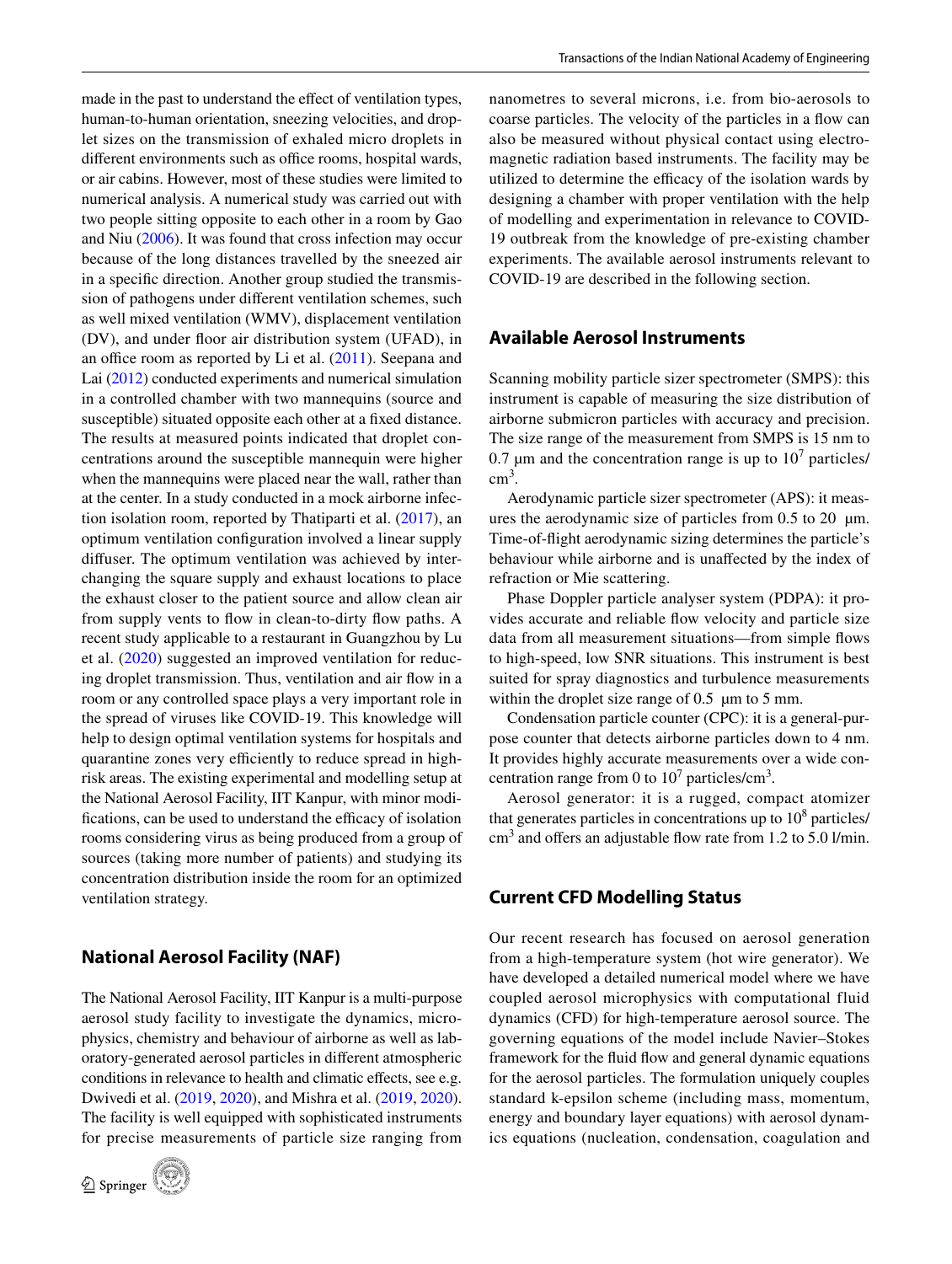deposition) through residence time. The model can be used to simulate spatial and temporal characteristics of evolving aerosol spectrum using experimentally measured input parameters and wire composition data. The coupling of CFD and aerosol dynamics offers better insights in comparison to standalone aerosol microphysics models or standalone CFD models. This work was published in January 2020 in an international journal of high repute by Ghosh et al. ([2017,](#page-3-10) [2020](#page-3-11)).

## **Methodology**

#### **Modelling of Pathogen**

The existing model requires very minimal tweaks to achieve 2-D modelling of ventilation system. The fundamental equations are the same as used in previously reported studies conducted in Hong Kong by Seepana and Lai [\(2012\)](#page-3-3). The advanced aerosol microphysics and CFD embedded in the model will help to understand the behaviour of sneeze droplet generated from a COVID-19 patient. Based on the results of the model and confrmation with calibrated aerosol experiments, an effective ventilation system can be designed. A schematic diagram showing the overall plan for the modelling scheme is shown in Fig. [1](#page-2-0).

#### **Experimental Approach for Pathogen‑Aerosol Studies**

At diferent positions of the designed experimental chamber, the concentration of the particles is to be measured to validate the numerical simulations. The aerosol measurement

instruments will be deployed near the source and far away from the source at diferent locations, which will give us the knowledge of concentration gradient with respect to time. The ideal isolation chamber should have concentrations less than 350 particles per cubic meter. To maintain an optimum concentration in the chamber; the position of the exhaust, flow and supply of clean air is an important parameter; see Vohra et al. [\(2017](#page-4-0)). The schematic diagram of this proposed study for an isolation chamber is given below in Fig. [2](#page-3-12). For the pathogen-aerosol management, there is need to analyse its transient distribution and particle deposition patterns on diferent solid surfaces as an output parameter from a number of controlled experiments that would help to evolve an efficient ventilation strategy for the protection of health professionals.

## **Way Forward for the Present Proposal**

It is desirable to pursue this research in consultation with the end users from the medical fraternity. For the design of pathogen-aerosol experiments, data collection should be relevant for the present application. Additional aerosol sensors and instruments suitable for the simulated pathogen aerosols would be procured in consultation with them. Further, it is proposed to conduct a round robin numerical analysis using various CFD codes available with a team of national experts who would be invited to participate in this exercise. They would be required to provide their numerical results before the set of identifed experiments during the pre-test phase, which would form the basis for the optimal data collection scheme during the various pathogen transport experiments. This would be followed by a post-test analysis phase for



<span id="page-2-0"></span>**Fig. 1** Schematic fowchart showing overall plan for modelling using existing simulations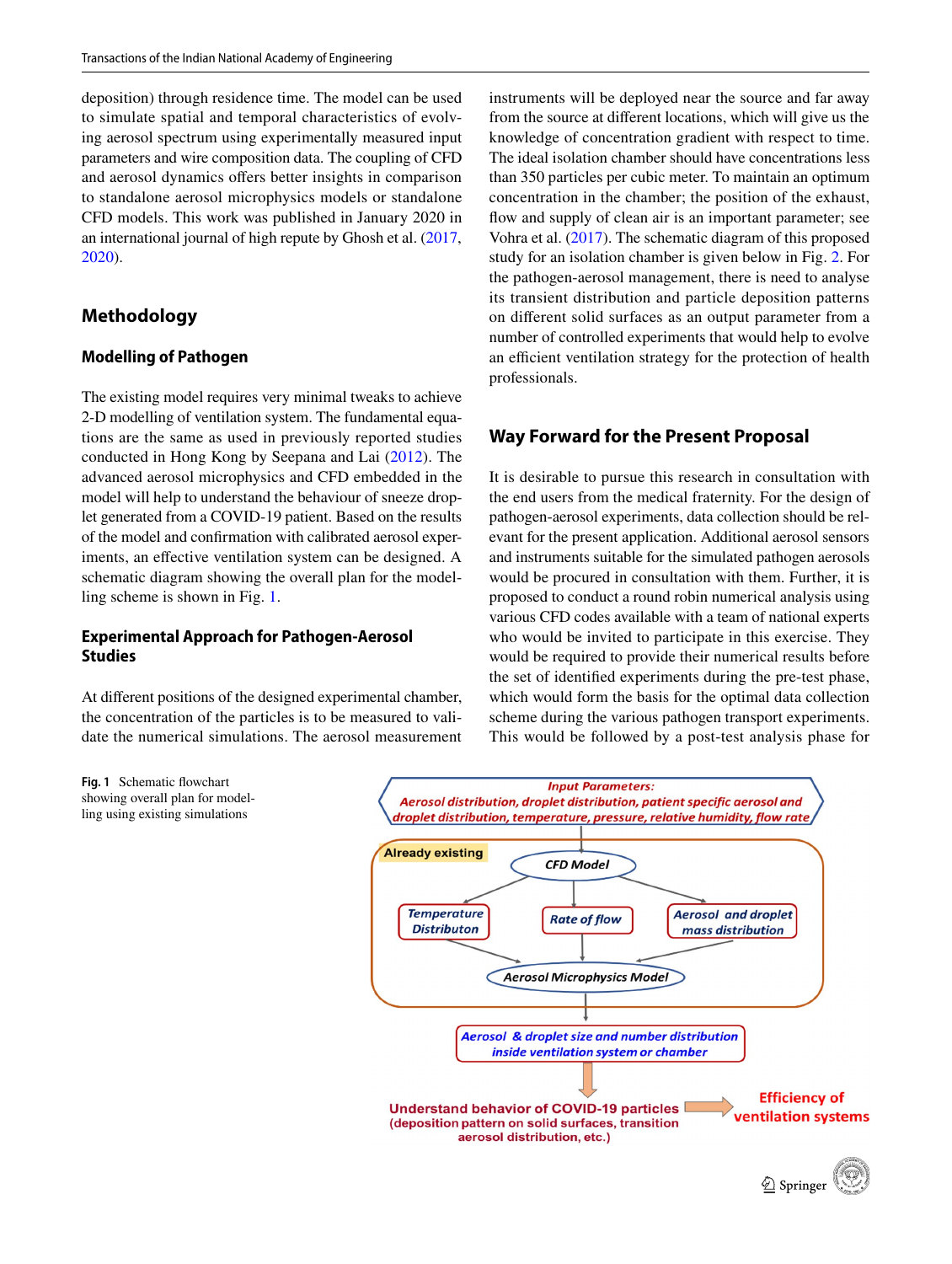<span id="page-3-12"></span>**Fig. 2** Schematics of experimental setups in the isolation chamber



improved understanding of the experimental results obtained during this study. It is suggested that a panel of experts from the medical fraternity, CFD numerical analysts and aerosol scientists be formed in consultation with us for this important study related to COVID-19. The overall timeline for this study is 24 months, which includes a set of experiments, CFD analysis, validation of results and evolution of the optimum ventilation system suitable for health professionals.

#### **Conclusion**

The proposed experimental and modelling studies will together generate useful results which can be used to design an efficient ventilation system for isolation rooms and hospitals that may be made as the national standard. It will also help to overcome the limitations with the existing ventilation systems towards the spread of COVID-19, especially for the protection of health-care professionals. This study will not only be relevant for isolation or treatment facilities, but also other enclosed establishments such as office space, shop foors, and classrooms, including public transit vehicles like buses and train coaches.

#### **References**

- <span id="page-3-6"></span>Dwivedi AK, Khan A, Tripathi SN, Joshi M, Mishra G, Nath D, Tiwari N, Sapra BK (2019) Aerosol depositional characteristics in piping assembly under varying flow conditions. Prog Nucl Energy 116:148–157
- <span id="page-3-7"></span>Dwivedi AK, Kumar M, Mishra G, Joshi M, Khan A, Tripathi SN et al (2020) Optimization of controlling parameters of plasma



torch aerosol generator and characteristics of synthesized metal oxide aerosols in context of NAF program. Prog Nucl Energy 123:103311

- <span id="page-3-1"></span>Gao N, Niu JL (2006) Transient CFD simulation of the respiration process, and inter-person exposure assessment. Build Environ 41:1214–1222
- <span id="page-3-10"></span>Ghosh K, Tripathi SN, Joshi M, Mayya YS, Khan A, Sapra BK (2017) Modeling studies on coagulation of charged particles and comparison with experiments. J Aerosol Sci 105:35–47
- <span id="page-3-11"></span>Ghosh K, Tripathi SN, Joshi M, Mayya YS, Khan A, Sapra BK (2020) Particle formation from vapors emitted from glowing wires: theory and experiments. Aerosol Sci Technol 54:243–261
- <span id="page-3-0"></span>Li Y, Leung GM, Tang JW, Yang X, Chao CYH, Lin JZ et al (2007) Role of ventilation in airborne transmission of infectious agents in the built environment—a multidisciplinary systematic review. Indoor Air 17:2–18
- <span id="page-3-2"></span>Li X, Niu J, Gao N (2011) Spatial distribution of human respiratory droplet residuals and exposure risk for the co-occupant under diferent ventilation methods. HVAC&R Res 17:432–445
- <span id="page-3-5"></span>Lu J, Gu J, Li K, Xu C, Su W, Lai Z, Zhou D, Yu C, Xu B, Yang Z (2020) COVID-19 outbreak associated with air conditioning in restaurant, Guangzhou, China, 2020. Emerg Infect Dis. [https://](https://doi.org/10.3201/eid2607.200764) [doi.org/10.3201/eid2607.200764](https://doi.org/10.3201/eid2607.200764)
- <span id="page-3-8"></span>Mishra G, Mandariya AK, Tripathi SN, Mariam JM, Khan A, Sapra BK (2019) Hygroscopic growth of CsI and CsOH particles in context of nuclear reactor accident research. J Aerosol Sci 132:60–69
- <span id="page-3-9"></span>Mishra G, Tripathi SN, Saud T, Joshi M, Khan A, Sapra BK (2020) Study on CCN activity of fssion product aerosols (CsI and CsOH) and their efect on size and other properties. Atmos Res 236:104816
- <span id="page-3-3"></span>Seepana S, Lai ACK (2012) Experimental and numerical investigation of interpersonal exposure of sneezing in a full-scale chamber. Aerosol Sci Technol 46:485–493
- <span id="page-3-4"></span>Thatiparti DS, Ghia U, Mead KR (2017) Computational fuid dynamics study on the infuence of an alternate ventilation confguration on the possible fow path of infectious cough aerosols in a mock airborne infection isolation room. Sci Technol Built Environ 23:355–366